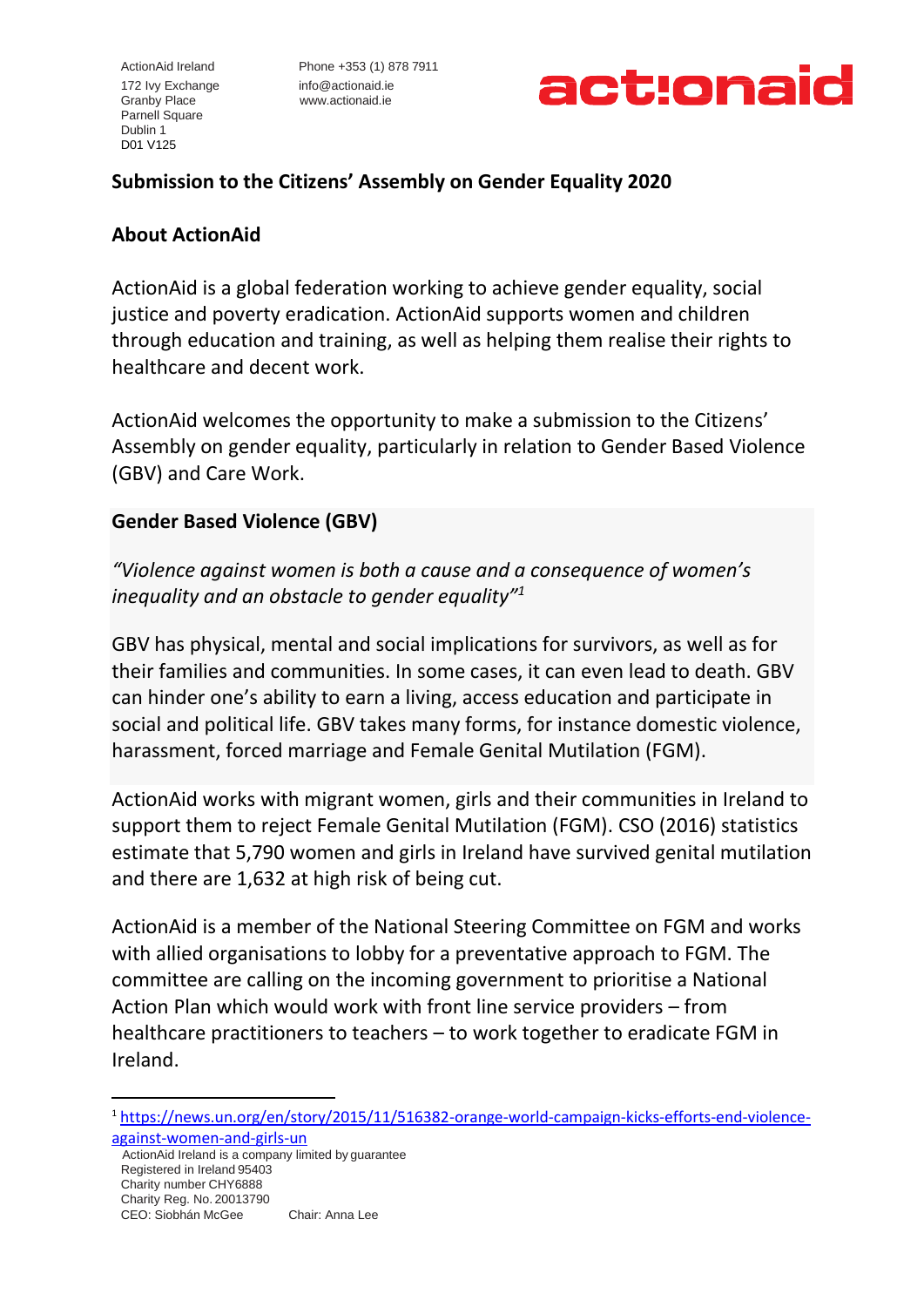172 Ivy Exchange [info@actionaid.ie](mailto:info@actionaid.ie) Granby Place www.actionaid.ie Parnell Square Dublin 1 D01 V125

ActionAid Ireland Phone +353 (1) 878 7911



#### **Recommendation:**

• **Develop and resource a National Action Plan to end Female Genital Mutilation** 

#### **Violence and Harassment at Work**

Violence and harassment in the workplace deprive people of their dignity, is incompatible with decent work, and is a threat to equal opportunities and to a safe, healthy, and productive working environment. It remains a widespread phenomenon, present in all countries and disregarding sectors, occupations and work arrangements.

While both women and men experience violence and harassment at work, unequal status and power relations in society and at work often result in women being far more exposed to violence and harassment.

GBV remains one of the most tolerated violations of workers' human rights. Sexual harassment experienced by women workers is the most reported form of GBV<sup>2</sup>. A survey<sup>3</sup> of 42,000 women across EU member states highlighted the extent of this abuse. The report shows that 55% of women have experienced some form of sexual harassment, of these 32% of all victims of sexual harassment said the perpetrator was a boss, colleague or customer.

Until recently, there was no international labour standard to address GBV and harassment in the workplace. The International Labour Organisation (ILO) Convention 190 seeks to address this. The Convention is now open for ratification and some countries, such as Uruguay, Argentina, Finland and recently Spain are seeking approval to ratify the convention from their parliament. Uruguay, last December, was able to do so.

2 International Labour Organisation (2017), Ending violence and harassment against women and men in the world of work [https://www.ilo.org/wcmsp5/groups/public/---ed\\_norm/---relconf/documents/meetingdocument/wcms\\_553577.pdf](https://www.ilo.org/wcmsp5/groups/public/---ed_norm/---relconf/documents/meetingdocument/wcms_553577.pdf) <sup>3</sup> European Union Agency for Fundamental Rights (2014), Violence against Women: an EU-wide survey [https://fra.europa.eu/sites/default/files/fra\\_uploads/fra-2014-vaw-survey-main-results-apr14\\_en.pdf](https://fra.europa.eu/sites/default/files/fra_uploads/fra-2014-vaw-survey-main-results-apr14_en.pdf)

 ActionAid Ireland is a company limited by guarantee Registered in Ireland 95403 Charity number CHY6888 Charity Reg. No. 20013790 CEO: Siobhán McGee Chair: Anna Lee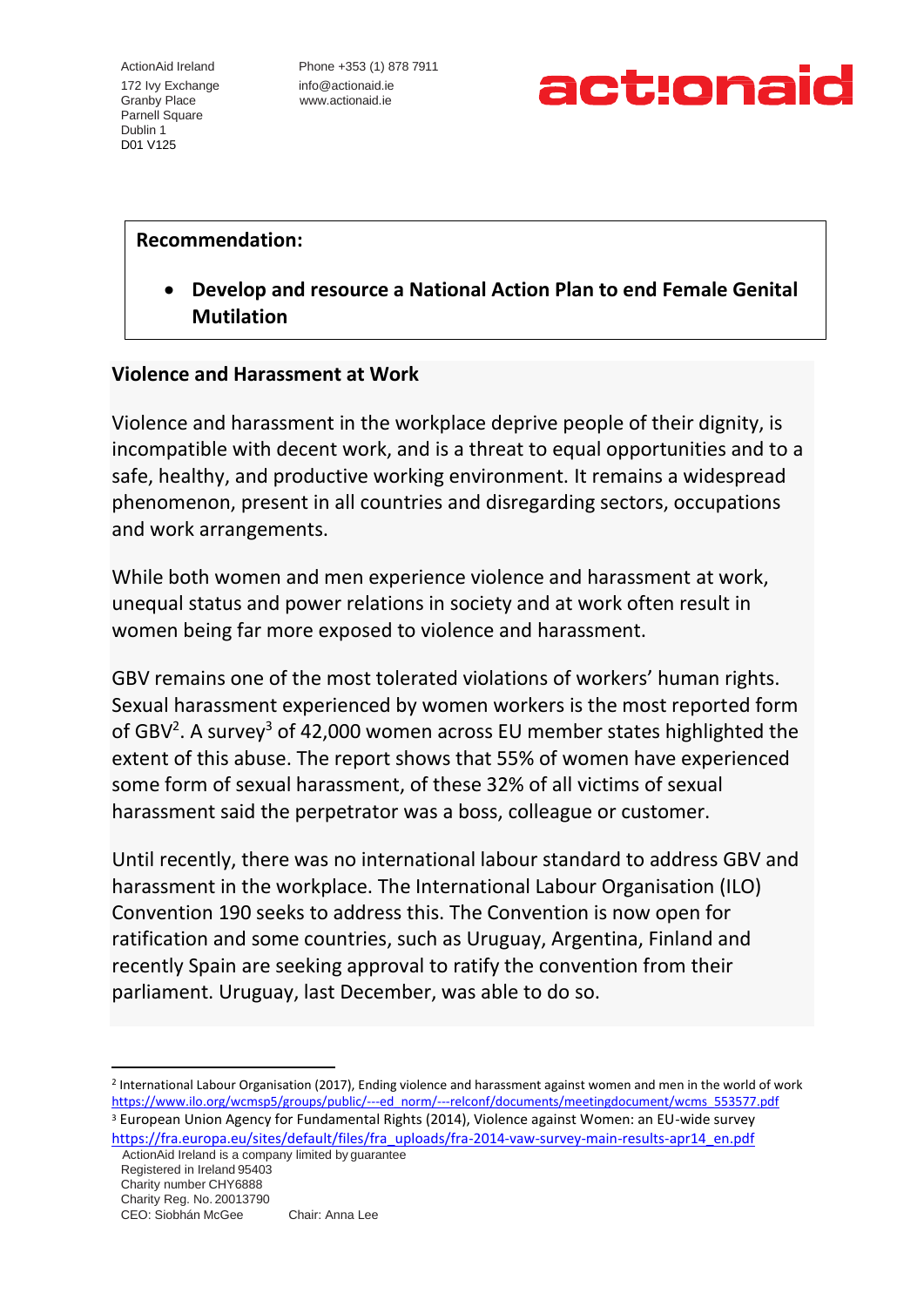172 Ivy Exchange [info@actionaid.ie](mailto:info@actionaid.ie) Granby Place www.actionaid.ie Parnell Square Dublin 1 D01 V125

ActionAid Ireland Phone +353 (1) 878 7911



ActionAid is calling on the ILO Convention 109 to be ratified in Ireland and become law. By ratifying the convention, Ireland will lead the way for other countries to adopt the convention fast and create an opportunity to change the law in low-income countries.

ActionAid's research into Irish law shows that while our laws are already largely compliant with the convention, the time and expertise necessary to understand it could make it inaccessible to the most vulnerable in society. Laws that protect workers from violence and harassment appear within five different pieces of legislation. It is likely that marginalised, migrant, and lowincome workers could be unaware of their rights under Irish law.

Recommendation (R206) for the Convention includes strategies to ensure all workers are aware of their rights which could improve the lives of our most vulnerable workers.

#### **Recommendation:**

• ActionAid recommends ratifying the ILO Convention 190 concerning the elimination of violence and harassment in work and following recommendation (R206) which includes strategies to ensure all workers are aware of their rights

## **Care Work**

*"…investing in care narrows the gender pay gap, reduces overall inequality and helps redress the exclusion of women from decent jobs". <sup>4</sup>*

Care work, both paid and unpaid, is at the heart of our society. Economies depend on care to survive and thrive. Globally, women and girls are performing more than three-quarters of the total amount of unpaid care work and two thirds of care workers are women<sup>5</sup>. While there is great value in unpaid care and domestic work, the time spent away from the labour market, education, training and civic engagement can create a cumulative disadvantage for women.

<sup>&</sup>lt;sup>4</sup> ITUC (2017), Investing in the Care Economy,<https://www.ituc-csi.org/investing-in-the-care-economy>

ActionAid Ireland is a company limited by guarantee Registered in Ireland 95403 Charity number CHY6888 Charity Reg. No. 20013790 CEO: Siobhán McGee Chair: Anna Lee 5 International Labour Organisation (2018), Care Work and Care Jobs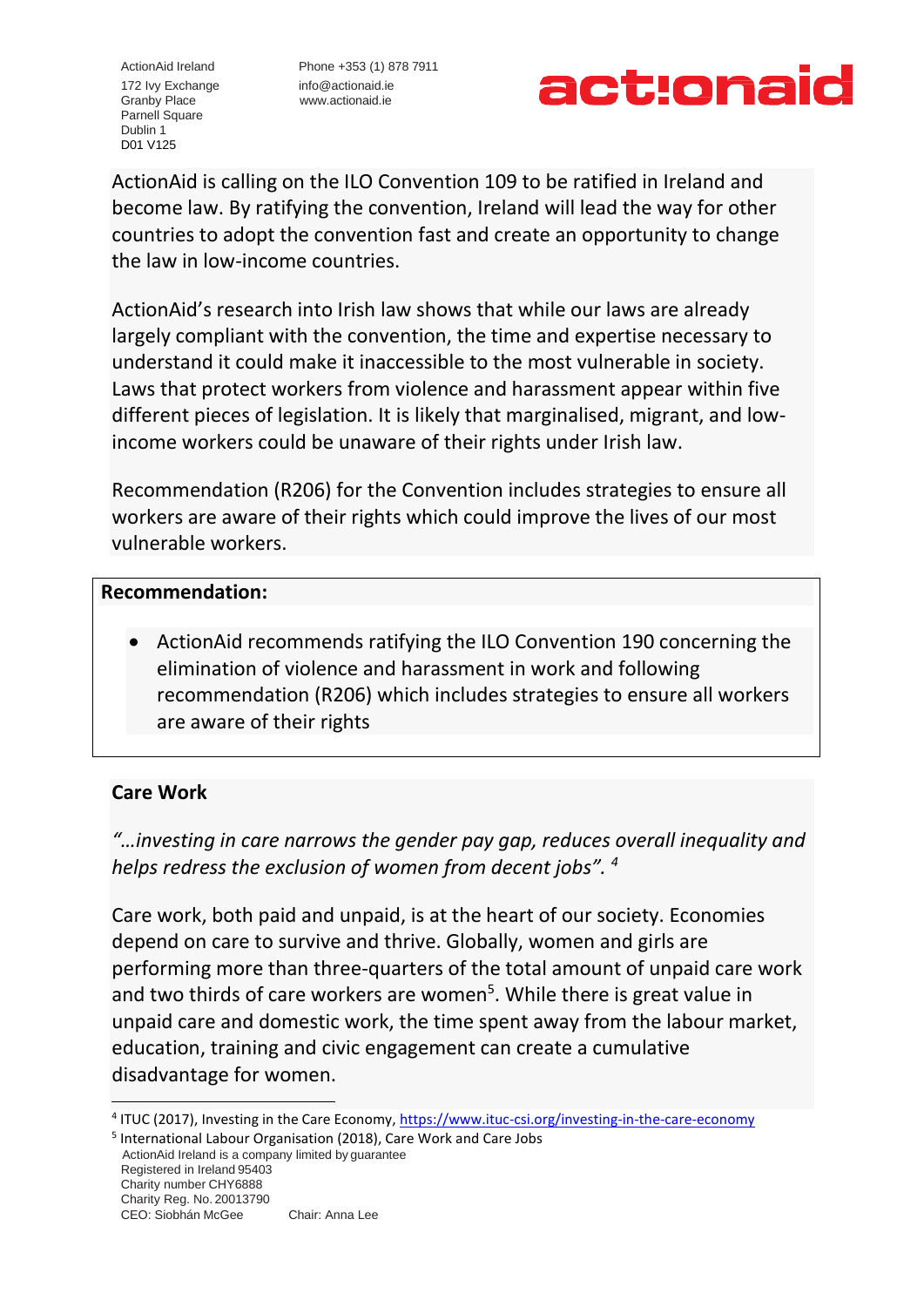Granby Place www.actionaid.ie Parnell Square Dublin 1 D01 V125

ActionAid Ireland Phone +353 (1) 878 7911 172 Ivy Exchange [info@actionaid.ie](mailto:info@actionaid.ie)



2019 research<sup>6</sup> indicates that 45% of women and 29% of men provide care for others daily. On average, women carry out 43 hours per week of care work and men carry out 25. Furthermore, women still carry out more care work even when the hours spent on paid employment are accounted for.

Ireland has the seventh highest gender gap in the European Union when it comes to care work<sup>7</sup>. This reflects the lack of affordable and accessible childcare in Ireland. In contrast, the gender gap is narrowest in Scandinavian countries where effective policy measures have been implemented to promote a dual earner/dual caregiver model.

To move closer to this model, there is a need for policies that facilitate the combination of care and employment at the same time and encourage greater male participation in care. Accessible and affordable care must be supported by the state if we are to achieve women's equality.

We all lose from the unequal distribution of care - society often misses out from women's valuable participation in the labour market and men miss out from the rewards of providing care.

## **Recommendations:**

*Please note: these recommendations were proposed by National Women's Council Ireland and are supported by ActionAid.* 

- Develop a legislative underpinning for the funding of a comprehensive, affordable and accessible care infrastructure to support people at all stages of the lifecycle
- Incrementally increase investment in early years to bring overall expenditure in line with the UNICEF recommendation of 1% of GDP over the next decade
- Develop a model of funding the care sector that ensures proper wages for the workforce, at minimum a living wage, a quality service for children and affordable fees for families
- 4 paid months of parental leave and 6 paid days of carers leave • Provide a statutory right for a broad spectrum of paid maternity, paternity, parental leave and carers leave, to include a minimum of
- $\overline{\phantom{a}}$ Homecare credit to support women to access a full pension • Acknowledge the vital contribution of women's unpaid work throughout their lives by legislating for a full and retrospective
- Charity number CHY6888 • Provide a statutory right to home care to support older persons to remain independent Provide a statutory right to a Personal Assistance Service for disabled people